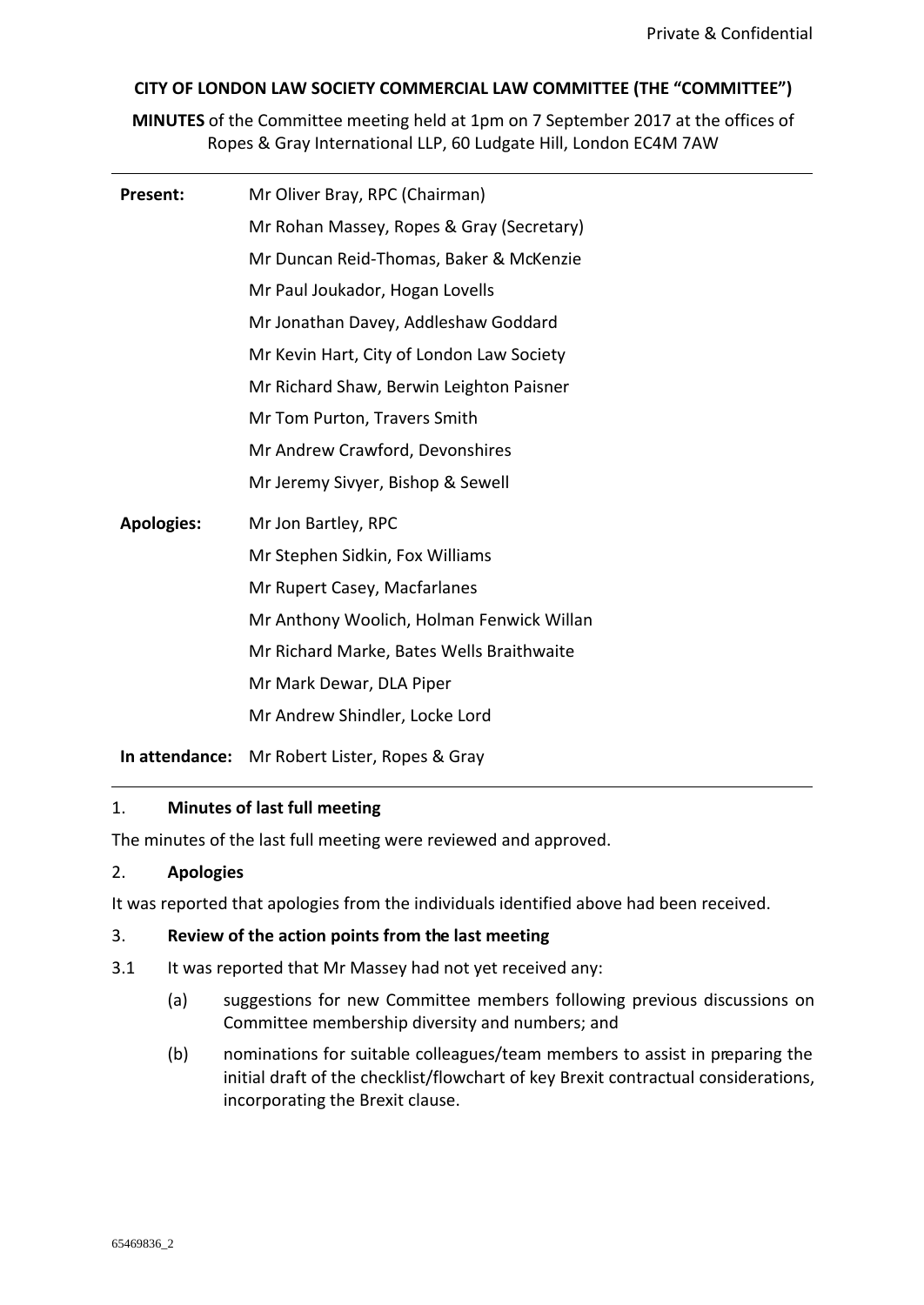## 4. **Matters arising**

The Committee briefly discussed Committee membership diversity and numbers again. Given that Mr Massey had not yet received any suggestions for new Committee members, it was agreed that Committee members would continue to consider this issue as an open action point and, where relevant, propose suggestions for additional members, prior to an advert being placed via the City of London Law Society. To assist Committee members in such consideration, Mr Hart agreed to provide the Committee with a list of law firms that currently have no City of London Law Society representation.

## 5. **Brexit update**

- 5.1 **General**: Committee members were asked for their views on Brexit progress, how the Committee should respond and whether the Committee should continue with its efforts in respect of a Brexit checklist/flowchart/roadmap and the Brexit clause (or if there was anything else the Committee should be doing). Discussions focussed on the following points:
	- (a) **Lack of Clarity**: Mr Massey commented that since the previous Committee meeting on 8 June 2017, little additional detail had been published with respect to Brexit, creating difficulties for the Committee to make any clear proposals. There were comments that any Brexit details were still only at a macro level or otherwise too high level to be of any practical use. For example, Mr Purton confirmed that although there had been some discussions in respect of transitional arrangements, these were still also unclear. It was also confirmed that this lack of clarity had begun to impact client work – for example, the drafting of certain legal opinions had become increasingly difficult.
	- (b) **Government Strategy**: In the context of apparent increased EU political instability, Committee members raised concerns that:
		- (i) the Government had not demonstrated any clear strategy regarding Brexit, and in particular, very little progress on Brexit was made by the Government in the nine months prior to triggering Article 50, suggesting this was potentially a politically-motivated tactical move prior to general election;
		- (ii) little Government consideration appears to have been given to Brexit other than calling a referendum, and that certain politicians may be prioritising their career aspirations over national interests;
		- (iii) although Government Brexit committees had been established, and with the exception of publishing a paper on the mutual recognition of judgments, such committees had not appeared to have actively engaged with the public or business/legal communities, nor provided any useful information on Brexit; and
		- (iv) insufficient consideration had been given to the European Union (Withdrawal) Bill – in particular, that grandfathering all existing EU law into UK law is likely to be problematic without reciprocal amendments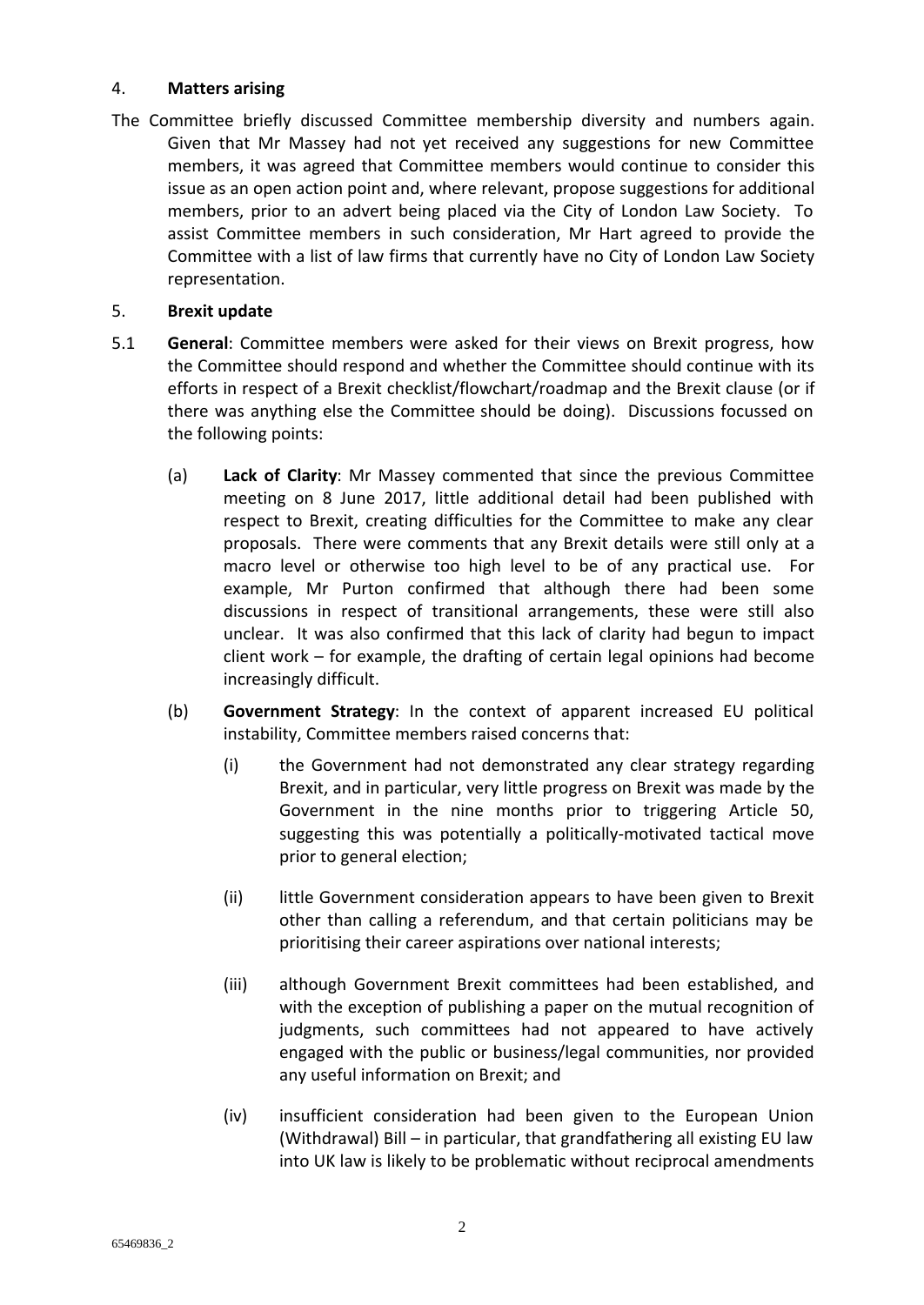being made or input generally at an EU level. Furthermore, concerns were expressed that this could be used as a bargaining position for both the Government and the EU (and in either case, to the potential detriment of the UK).

- Questions were also raised as to whether the Government had sufficient resources to successfully navigate Brexit. For example, it was noted that the Information Commissioner's Office (ICO) had lost a number of individuals to Cobbetts LLP, at a time when the ICO clearly needed resources for preparations in respect of the forthcoming General Data Protection Regulation.
- (c) **Practical Steps**: in terms of practical steps taken or seen by Committee members, Mr Purton commented that he had seen a number of clients implement material adverse change clauses in anticipation for Brexit, and that these clauses had generally been accepted by both EU and non-EU counterparties. Other Committee members noted that there had been an increase in corporate reorganisations and internal restructuring, with the expectation that certain functions would begin to move from the UK to the EU prior to or after Brexit.
- (d) **Impact on UK Legal Market**: the Committee discussed concerns around the ability of the UK legal profession to operate efficiently following Brexit. In particular, banking, competition and procurement were identified as some of the key legal sectors most likely to be impacted by Brexit. Mr Davey suggested that a failure to be qualified to practise law in an EU Member State could create issues of legal professional privilege in the future. On this issue, Mr Davey confirmed that he was seeking a certificate of good standing from the SRA and intended to gain admittance to the Roll of Solicitors in Ireland. Other Committee members confirmed that they were aware of colleagues or other solicitors who were doing the same.
- 5.2 **Agreement**: the Committee reached a broad consensus that its efforts to provide the market with a Brexit checklist/flowchart/roadmap and Brexit clause should be put on hold until there was better clarity on the Government's strategy on Brexit and its likely impact.
- 5.3 **Next steps:** Mr Bray agreed to update Mr Sidkin on the Committee's discussions and decision with respect to the Brexit clause.

## 6. **Interesting cases and/or practice points**

- 6.1 Mr Crawford mentioned that on 13 July 2017, the Charity Commission replaced their existing governance publication with a new governance code for large charities and a new code for small charities.Copies of the new codes can be found at <https://www.charitygovernancecode.org/en/pdf>.
- 6.2 Mr Davey mentioned the following two cases of interest:
	- (a) *Agro Foreign Trade & Agency Ltd v Petersime NV* (ECJ) 16 February 2017, Case C-507/15, in which it was held that that the Commercial Agents Directive (86/653/EC) (the "Directive"), as well as the relevant agreements between the EU and Turkey, did not preclude an EEA member state from implementing